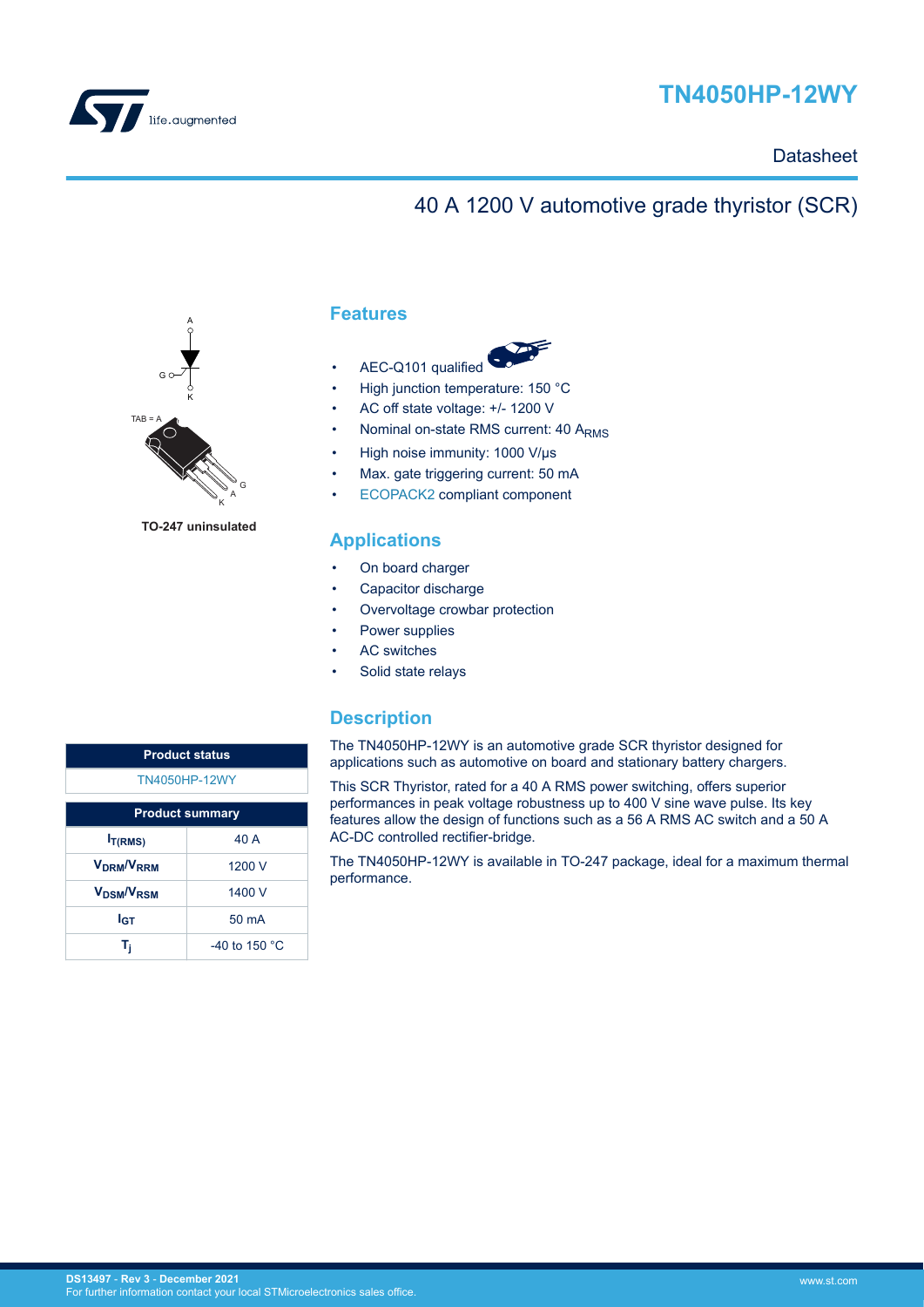## **1 Characteristics**

<span id="page-1-0"></span>ST

| Symbol                              | <b>Parameter</b>                                                                           | Value            | <b>Unit</b>           |           |                |
|-------------------------------------|--------------------------------------------------------------------------------------------|------------------|-----------------------|-----------|----------------|
| I <sub>T(RMS)</sub>                 | RMS on-state current (180 ° conduction angle)<br>$T_C = 139 °C$                            |                  |                       |           | $\overline{A}$ |
| $I_{T(AV)}$                         | Average on-state current (180 ° conduction angle)                                          |                  |                       | 25        |                |
|                                     | $t_p = 8.3$ ms<br>Non repetitive surge peak on-state current, $V_R = 0$ V<br>$t_0$ = 10 ms |                  | $T_i$ initial = 25 °C | 440       | $\overline{A}$ |
| $I_{\text{TSM}}$                    |                                                                                            |                  |                       | 400       |                |
| 1 <sup>2</sup> t                    | $12t$ value for fusing                                                                     | $t_0$ = 10 ms    | $T_i = 25 °C$         | 800       | $A^2$ s        |
| dl/dt                               | Critical rate of rise of on-state current,<br>$I_G = 2 \times I_{GT}$ , tr $\leq 100$ ns   | $T_i = 150 °C$   | 200                   | $A/\mu s$ |                |
| V <sub>DRM</sub> / V <sub>RRM</sub> | Repetitive off-state voltage                                                               | $T_i = 150 °C$   | 1200                  | $\vee$    |                |
| V <sub>DSM</sub> / V <sub>RSM</sub> | $t_p = 10$ ms<br>Non repetitive surge peak off-state voltage                               |                  | $T_i = 25 °C$         | 1400      | $\vee$         |
| $V_{GM}$                            | Peak forward gate voltage                                                                  | $t_0 = 20 \mu s$ | $T_i = 150 °C$        | 10        | $\vee$         |
| $I_{GM}$                            | Peak forward gate current                                                                  | $T_i = 150 °C$   | 8                     | A         |                |
| V <sub>RGM</sub>                    | Maximum peak reverse gate voltage                                                          | 5                | $\vee$                |           |                |
| $P_{G(AV)}$                         | $T_i = 150 °C$<br>Average gate power dissipation                                           |                  |                       |           | W              |
| $T_{\text{stg}}$                    | Storage junction temperature range                                                         | $-40$ to $+150$  | $^{\circ}C$           |           |                |
| $T_j$                               | Operating junction temperature                                                             | $-40$ to $+150$  | $^{\circ}$ C          |           |                |

### **Table 1. Absolute ratings (limiting values)**

#### **Table 2. Electrical characteristics (T<sup>j</sup> = 25 °C unless otherwise specified)**

| <b>Symbol</b>  | <b>Test Conditions</b>                                         |                |      | Value | <b>Unit</b> |
|----------------|----------------------------------------------------------------|----------------|------|-------|-------------|
|                |                                                                |                | Min. | 10    | mA          |
| $I_{GT}$       | $V_D$ = 12 V, R <sub>1</sub> = 33 $\Omega$                     |                | Max. | 50    |             |
| $V_{GT}$       |                                                                |                |      | 1.3   | $\vee$      |
| $I_{GD}$       | $V_D = 800$ V, R <sub>1</sub> = 3.3 $\Omega$<br>$T_i = 150 °C$ |                | Min. | 3     | <b>mA</b>   |
| $V_{GD}$       | $T_i = 150 °C$<br>$V_D = 800$ V, R <sub>i</sub> = 3.3 kΩ       |                | Min. | 0.2   | $\vee$      |
| I <sub>H</sub> | $I_T$ = 500 mA, gate open                                      |                | Max. | 100   | <b>mA</b>   |
| I <sub>L</sub> | $I_G = 1.2 \times I_{GT}$                                      |                | Max. | 125   | <b>mA</b>   |
| dV/dt          | $V_D$ = 800 V, gate open                                       | $T_i = 150 °C$ | Min. | 1000  | $V/\mu s$   |

### **Table 3. Timing Parameters**

| <b>Symbol</b>   | Test Conditions                                                                                                                        | <b>Value</b>   | <b>Unit</b> |     |    |
|-----------------|----------------------------------------------------------------------------------------------------------------------------------------|----------------|-------------|-----|----|
| $t_{\text{at}}$ | $I_T$ = 80 A, $V_D$ = 800 V, $I_G$ = 100 mA, dl <sub>C</sub> /dt = 0.2 A/us<br>Typ.                                                    |                |             |     | μs |
| ιq              | $I_{TM}$ = 25 A, $V_D$ = 800 V, dl <sub>T</sub> /dt = 10 A/µs,<br>$V_R$ = 75 V, dV <sub>D</sub> /dt = 20 V/µs, t <sub>p</sub> = 100 µs | $T_i = 150 °C$ | Typ.        | 150 | us |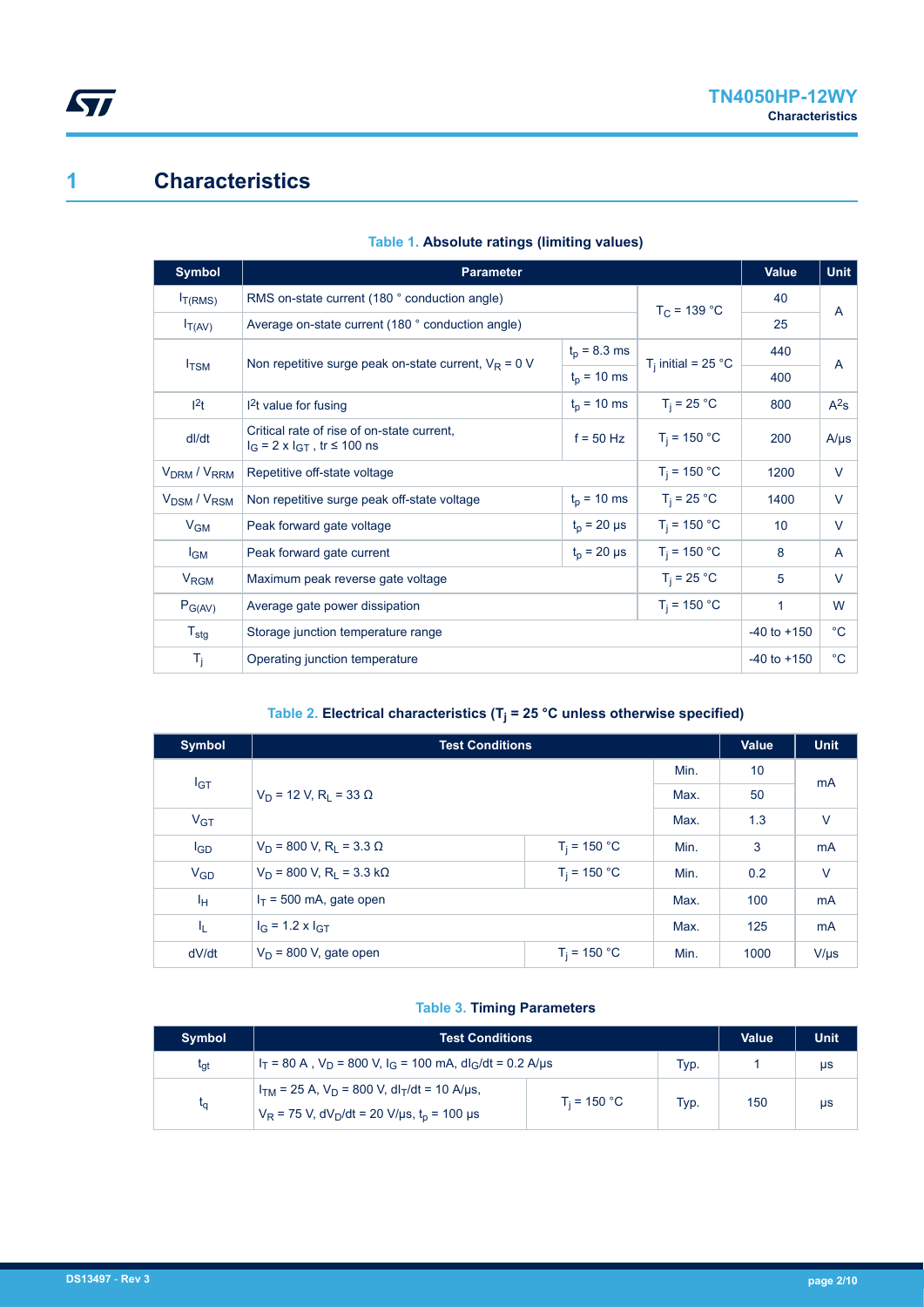#### **Table 4. Static Characteristics**

| Symbol           | <b>Test Conditions</b>                                |                |      | Value | <b>Unit</b> |
|------------------|-------------------------------------------------------|----------------|------|-------|-------------|
| V <sub>TM</sub>  | $I_{TM}$ = 80 A, t <sub>P</sub> = 380 µs              | $T_i = 25 °C$  | Max. | 1.55  | V           |
| V <sub>TO</sub>  | On-state threshold voltage                            | $T_i = 150 °C$ | Max. | 0.83  | $\vee$      |
| $R_{D}$          | $T_i = 150 °C$<br>On-state dynamic resistance<br>Max. |                |      | 10    | $m\Omega$   |
| <b>IDRM/IRRM</b> | $V_D = V_{DRM}$ , $V_R = V_{RRM}$                     | $T_i = 25 °C$  | Max. | 5     | $\mu A$     |
|                  |                                                       | $T_i = 125 °C$ |      | 0.9   | mA          |
|                  |                                                       | $T_i = 150 °C$ |      | 6     | mA          |
| <b>IDSM/IRSM</b> | $V_D = V_{DSM}$ , $V_R = V_{RSM}$                     | $T_i = 25 °C$  | Max. | 10    | μA          |

### **Table 5. Thermal parameters**

| <b>Symbol</b> | <b>Parameter</b>      | <b>Unit</b> |     |               |
|---------------|-----------------------|-------------|-----|---------------|
| $R_{th(j-c)}$ | Junction to case (DC) | Max.        | 0.3 | $\degree$ C/W |
| $R_{th(j-a)}$ | Junction to ambient   | Typ.        | 50  |               |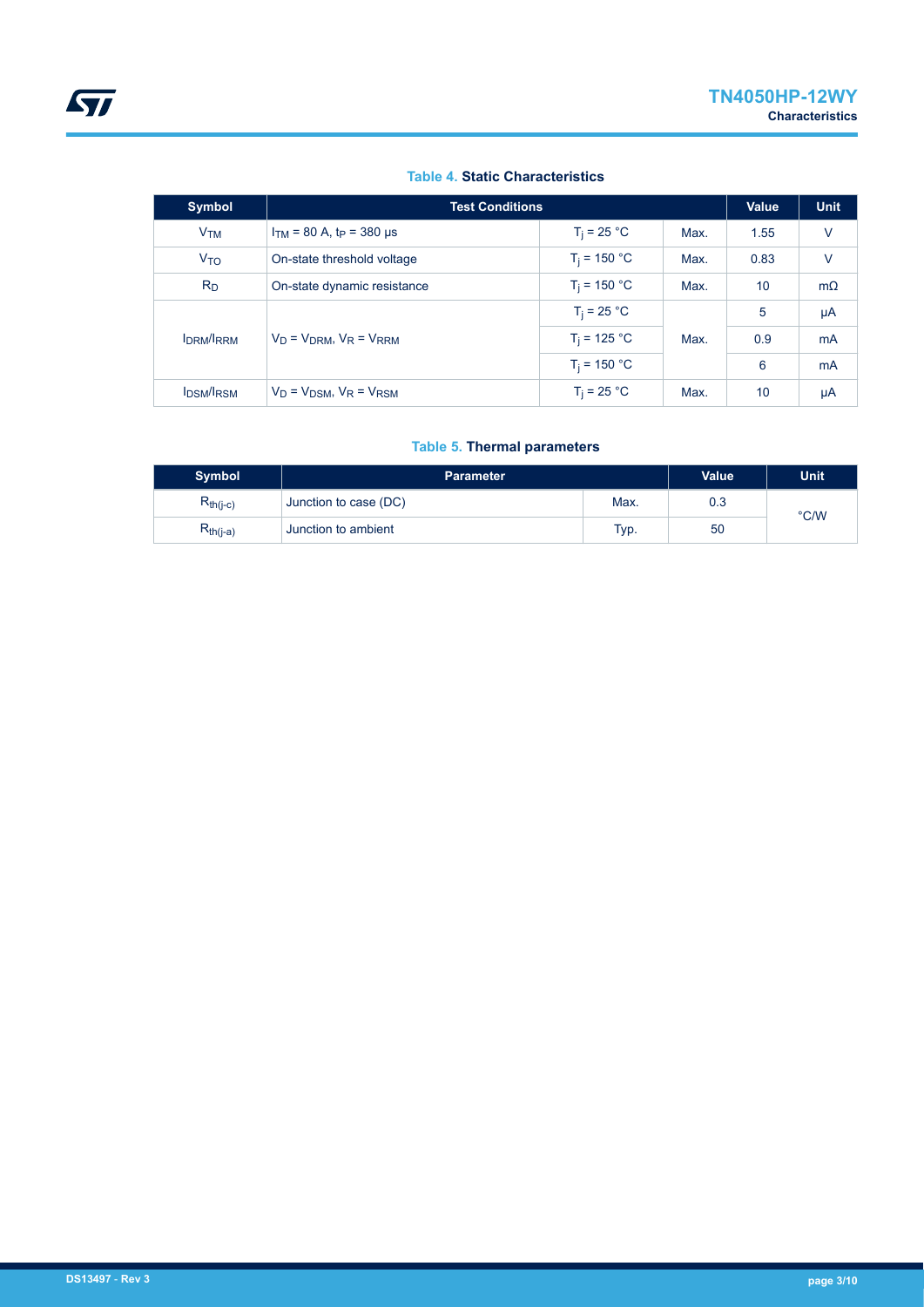## <span id="page-3-0"></span>**1.1 Characteristics curves**





**Figure 4. On-state characteristics (maximum values)**



**Figure 5. Surge peak on-state current versus number of cycles**  $I_{TSM}(A)$ 450 TTTTTTT  $\overline{\phantom{a}}$ 400 Non repetitive T<sub>j</sub> = 25 °C  $t = 10$ ms 350 300 One cycle 250



1 10 100 100 1000 1000

**Figure 6. Non repetitive surge peak on-state current for a sinusoidal pulse with width tp < 10 ms**

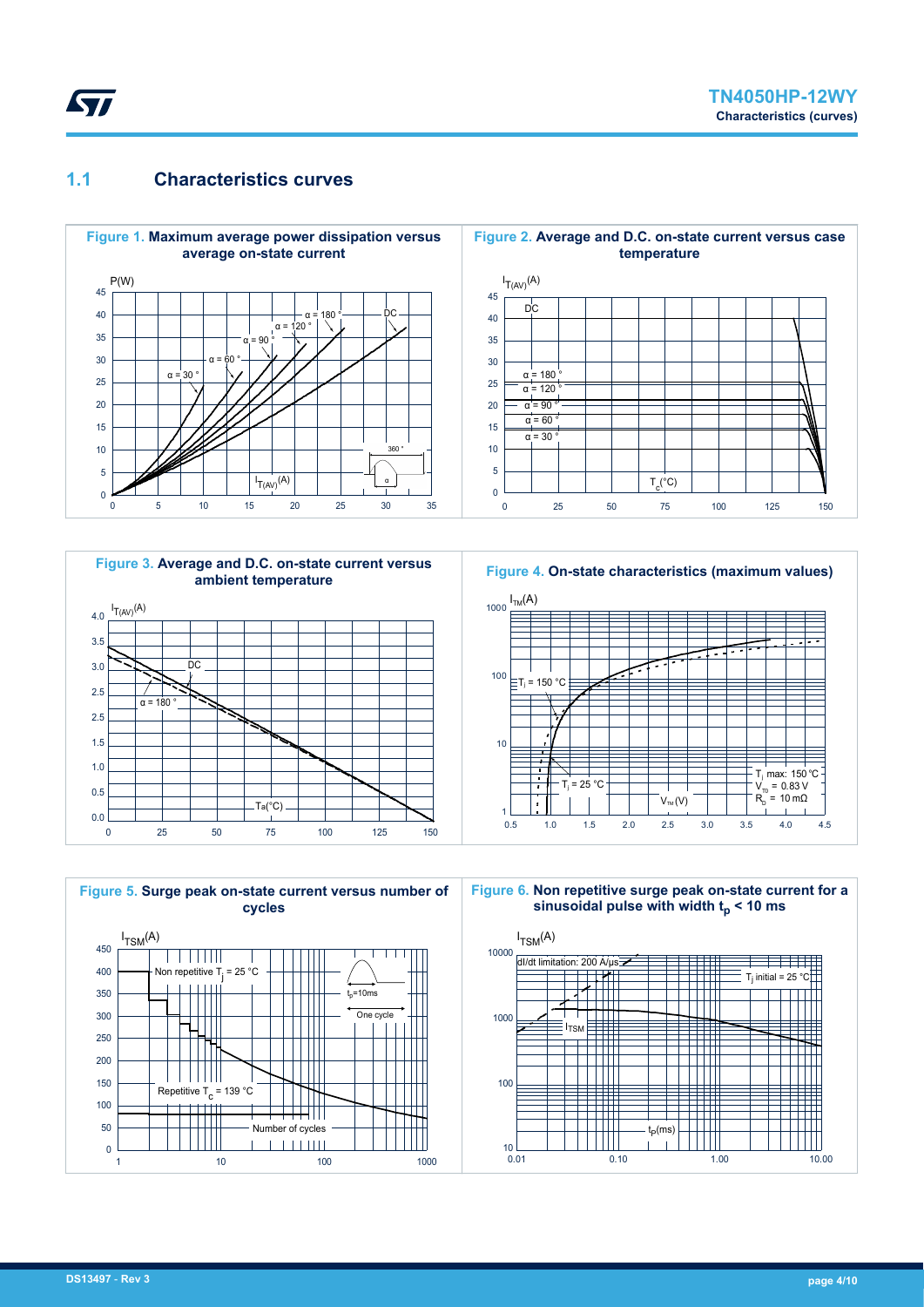











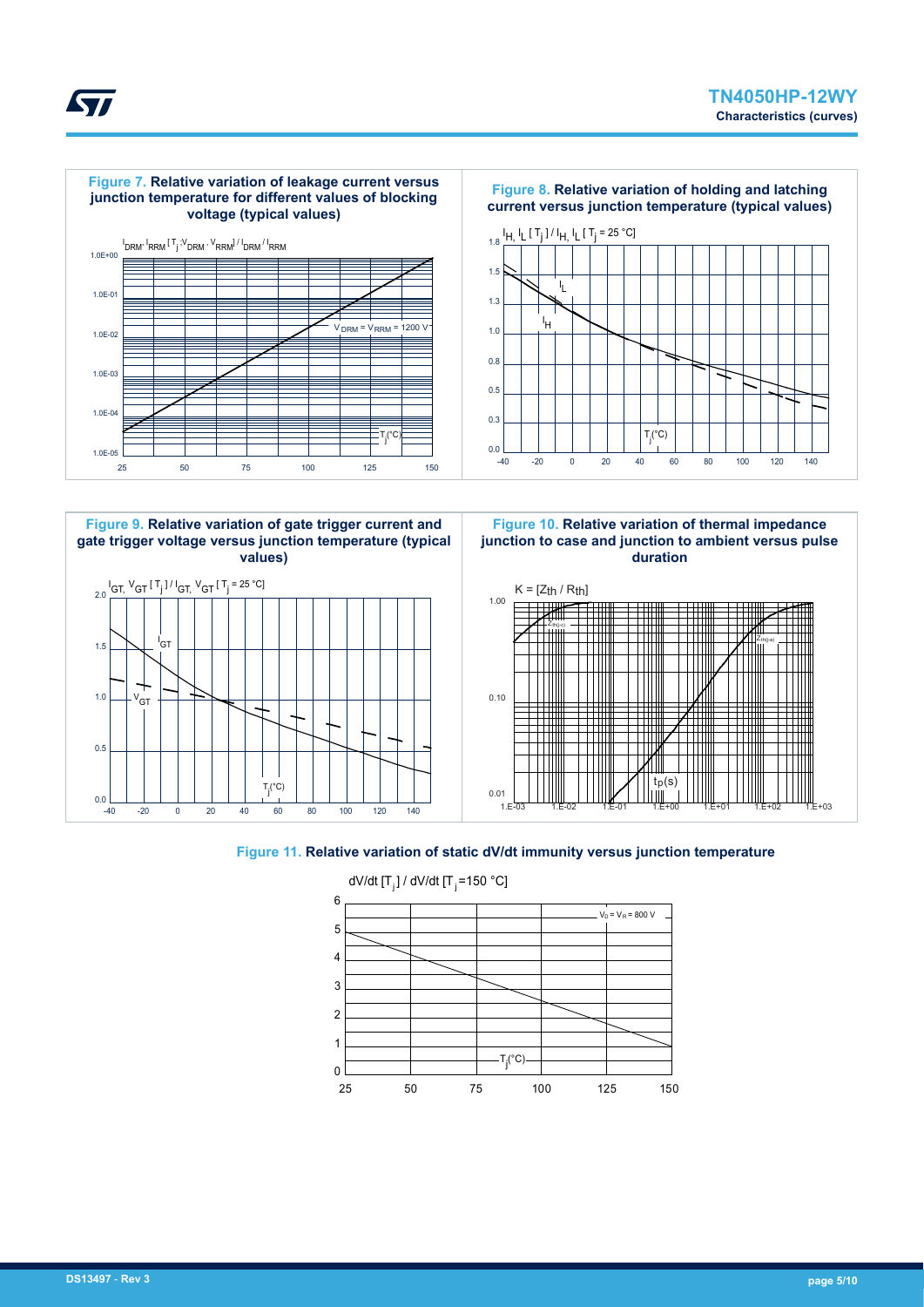## **2 Package information**

ST

In order to meet environmental requirements, ST offers these devices in different grades of [ECOPACK](https://www.st.com/ecopack) packages, depending on their level of environmental compliance. ECOPACK specifications, grade definitions and product status are available at: [www.st.com.](http://www.st.com) ECOPACK is an ST trademark.

## **2.1 TO-247 package information**

- Epoxy meets UL 94,V0
- Recommended torque value: 0.8 N·m
- Maximum torque value: 1 N·m





0075325\_9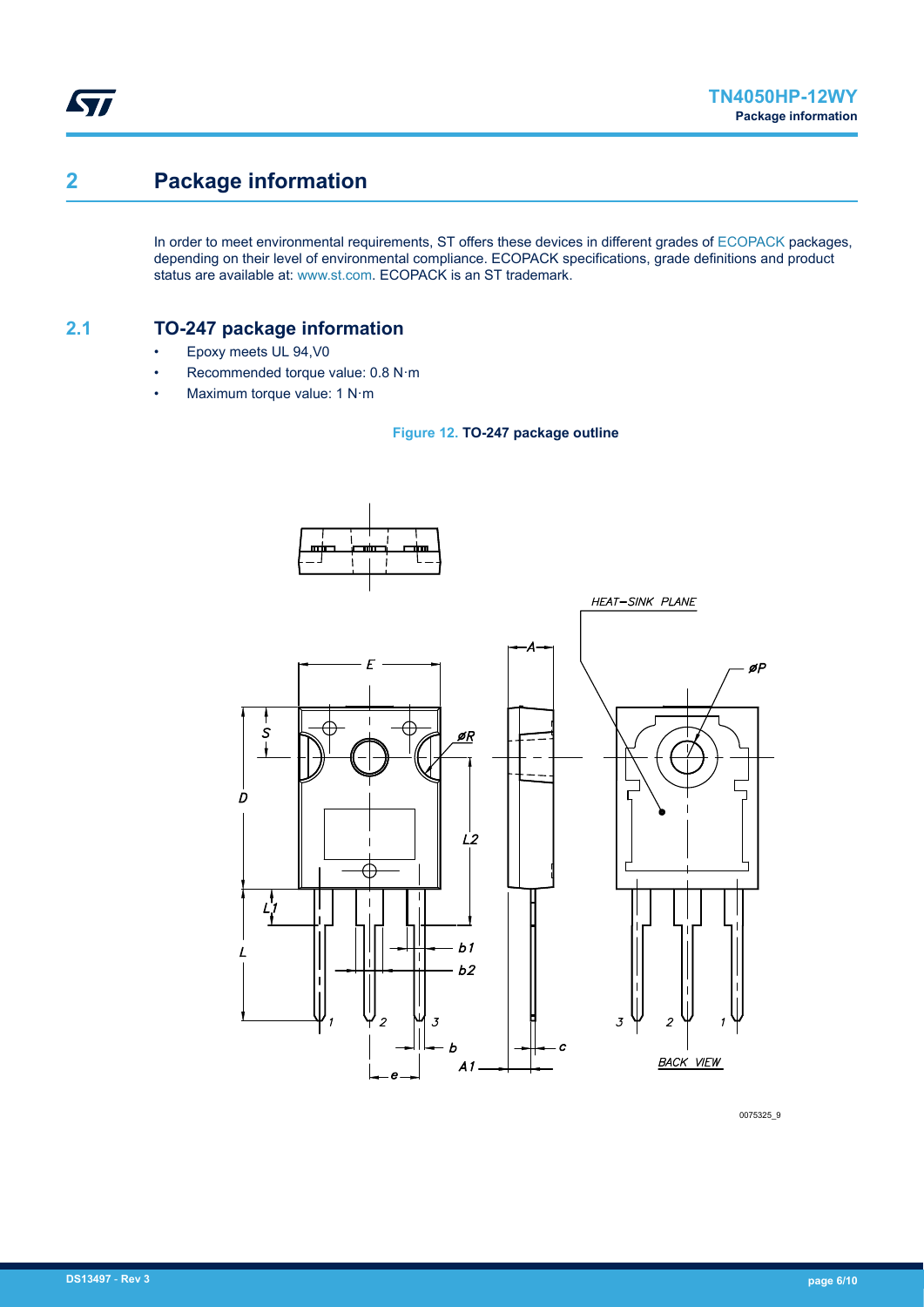|                  | <b>Dimensions</b> |                    |       |        |              |        |
|------------------|-------------------|--------------------|-------|--------|--------------|--------|
| Dim.             |                   | <b>Millimeters</b> |       |        | Inches $(1)$ |        |
|                  | Min.              | Typ.               | Max.  | Min.   | Typ.         | Max.   |
| $\mathsf{A}$     | 4.85              |                    | 5.15  | 0.1909 |              | 0.2028 |
| A1               | 2.20              |                    | 2.60  | 0.0866 |              | 0.1024 |
| $\mathsf b$      | 1.0               |                    | 1.40  | 0.0394 |              | 0.0551 |
| b <sub>1</sub>   | 2.0               |                    | 2.40  | 0.0787 |              | 0.0945 |
| b2               | 3.0               |                    | 3.40  | 0.1181 |              | 0.1339 |
| $\mathbf{C}$     | 0.40              |                    | 0.80  | 0.0157 |              | 0.0315 |
| D <sup>(2)</sup> | 19.85             |                    | 20.15 | 0.7815 |              | 0.7933 |
| Е                | 15.45             |                    | 15.75 | 0.6083 |              | 0.6201 |
| $\mathbf e$      | 5.30              | 5.45               | 5.60  | 0.2087 | 0.2146       | 0.2205 |
| L                | 14.20             |                    | 14.80 | 0.5591 |              | 0.5827 |
| L1               | 3.70              |                    | 4.30  | 0.1457 |              | 0.1693 |
| L2               |                   | 18.50              |       |        | 0.7283       |        |
| $QP^{(3)}$       | 3.55              |                    | 3.65  | 0.1398 |              | 0.1437 |
| ØR               | 4.50              |                    | 5.50  | 0.1772 |              | 0.2165 |
| ${\mathsf S}$    | 5.30              | 5.50               | 5.70  | 0.2087 | 0.2165       | 0.2244 |

#### **Table 6. TO-247 package mechanical data**

*1. Inch dimensions given only for reference*

*2. Dimension D plus gate protrusion does not exceed 20.5 mm*

*3. Resin thickness around the mounting hole is not less than 0.9 mm*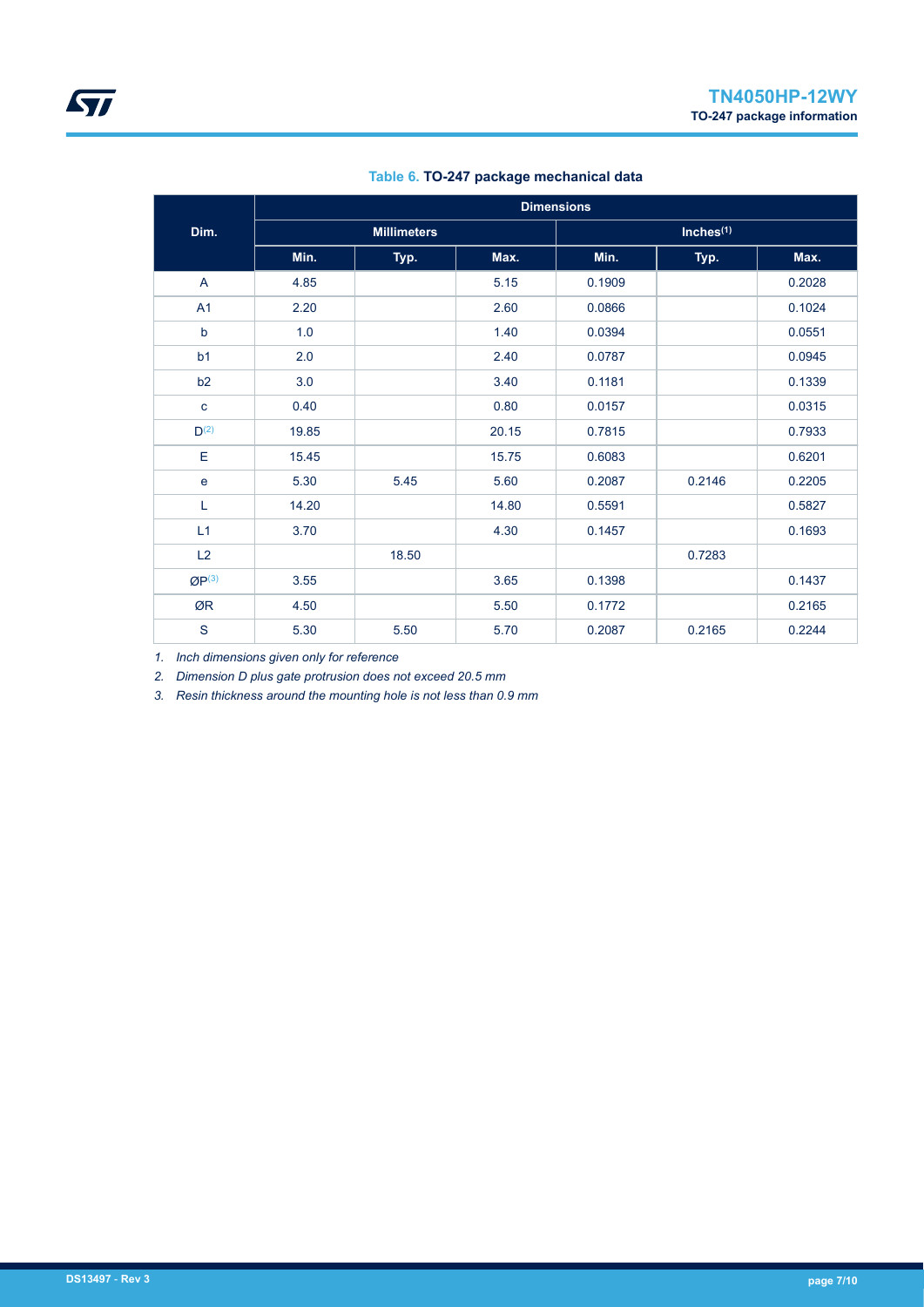## **3 Ordering information**

#### **Figure 13. Ordering information scheme**



#### **Table 7. Ordering information**

| LOrder code <b>\</b> | <b>Marking</b>     | Package | <b>Weight</b> | Base qty. | <b>Delivery mode</b> |
|----------------------|--------------------|---------|---------------|-----------|----------------------|
| TN4050HP-12WY        | <b>TN4050HP12Y</b> | ТО-247  | 4.43q         | 30        | Tube                 |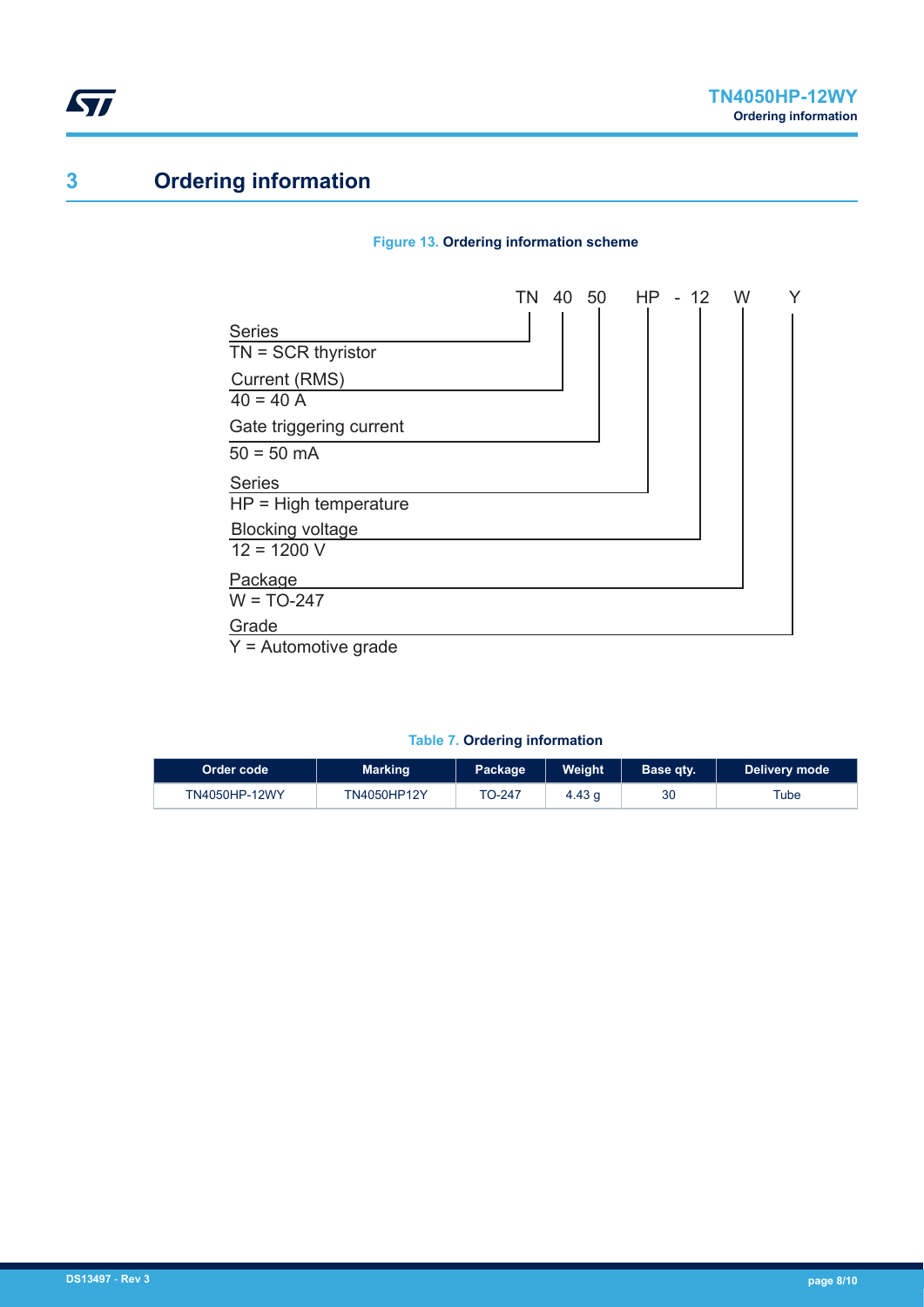## **Revision history**

| <b>Date</b> | <b>Revision</b> | <b>Changes</b>                                                            |
|-------------|-----------------|---------------------------------------------------------------------------|
| 28-Jul-2021 |                 | Initial release.                                                          |
| 04-Aug-2021 | າ               | Updated description on cover page.<br>Updated Table 1 and Figure 3 title. |
| 16-Dec-2021 |                 | Updated Section 1.1 Characteristics (curves).                             |

### **Table 8. Document revision history**